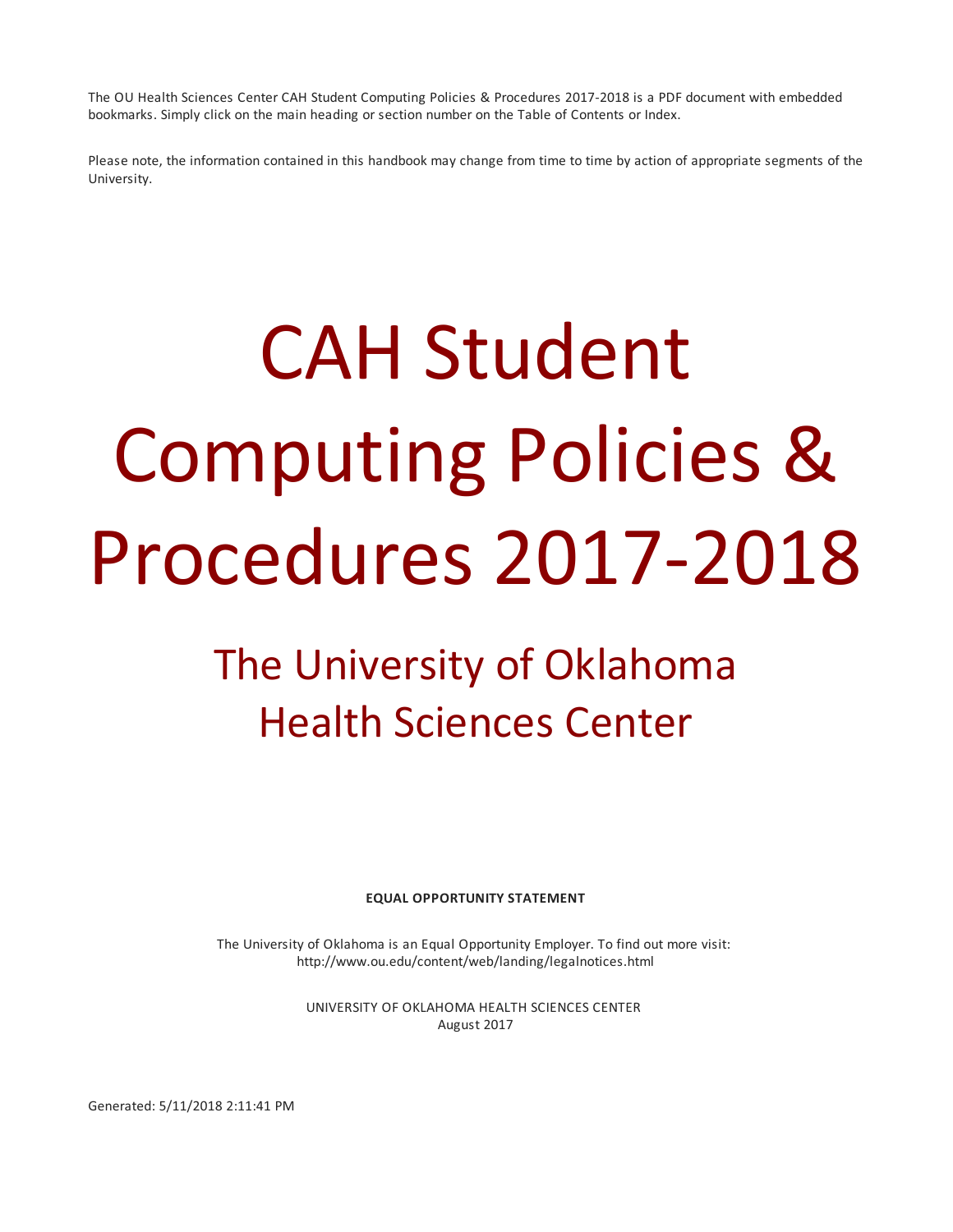## **Table of Contents**

<span id="page-1-0"></span>

| <b>Table of Contents</b>                                                                   | 2                                |
|--------------------------------------------------------------------------------------------|----------------------------------|
| 1 - THE BASICS                                                                             | $\overline{3}$                   |
| 1.1 - Computers                                                                            | $\overline{3}$                   |
| 1.2 - Network Access                                                                       | $\overline{3}$                   |
| $1.3 - E$ -mail                                                                            | $\sqrt{3}$                       |
| 1.4 - Prohibiting Forwarding of OUHSC Email                                                | $\overline{4}$                   |
| 1.5 - Remote Network Access                                                                | $\overline{\mathbf{4}}$          |
| 2 - COMPUTER REQUIREMENTS FOR STUDENTS ENTERING THE COLLEGE OF                             |                                  |
| <b>ALLIED HEALTH</b>                                                                       | 4                                |
| 2.1 - Optional peripheral devices to consider                                              | $\overline{5}$                   |
| 3 - FUNCTIONAL SOFTWARE EXPECTATIONS FOR ALLIED HEALTH STUDENTS                            | 5                                |
| 3.1 - Part 1                                                                               | $\overline{5}$                   |
| 3.2 - Part 2                                                                               | $\,6$                            |
| 3.3 - Required Software                                                                    | $\overline{7}$                   |
| 3.3.1 - Mac (Operating System 10.7 or higher)<br>3.3.2 - PC (Operating System 7 or higher) | $\overline{7}$<br>$\overline{8}$ |
| 4 - FILE STORAGE, BACKUP AND SECURITY                                                      | 9                                |
| 4.1 - File Storage and Passwords                                                           | $\boldsymbol{9}$                 |
| 4.2 - Server Data Backup                                                                   | $\overline{9}$                   |
| 4.3 - Daily Security Procedures for Users                                                  | 10                               |
| 5 - PRINTING                                                                               | 10                               |
| 5.1 - College PaperCut Printing Services in Oklahoma City                                  | 10                               |
| 5.2 - Library Go-Print Services in Oklahoma City                                           | 10                               |
| 5.3 - Printing Services at OU-Tulsa                                                        | 10                               |
| <b>6 - VIRUS PROTECTION</b>                                                                | 10                               |
| 6.1 - Virus Protection Software and Operation                                              | 10                               |
| 6.2 - Determining if a Virus is Real or a Hoax                                             | 11                               |
| 7 - SPECIAL EQUIPMENT RESOURCES                                                            | 11                               |
| 8 - TRAINING AND SUPPORT                                                                   | 11                               |
| 8.1 - Expectations                                                                         | 11                               |
| 8.2 - Course Management Systems                                                            | 11                               |
| 9 - DISASTER RECOVERY                                                                      | 11                               |
| 10 - SUMMARY                                                                               | 12                               |
| 11 - APPENDICES                                                                            | 12                               |
| 11.1 - Appendix I: Setting Screen Saver Password                                           | 12                               |
| 11.2 - Appendix II: Accessing Network Files and Folders                                    | 12                               |
| 11.3 - Appendix III: Print Services and Wireless Networks                                  | 12                               |
| 11.4 - Appendix V: OKC Classroom Technology Resources                                      | 12                               |
| 11.5 - Appendix VI: Quick Reference                                                        | 12                               |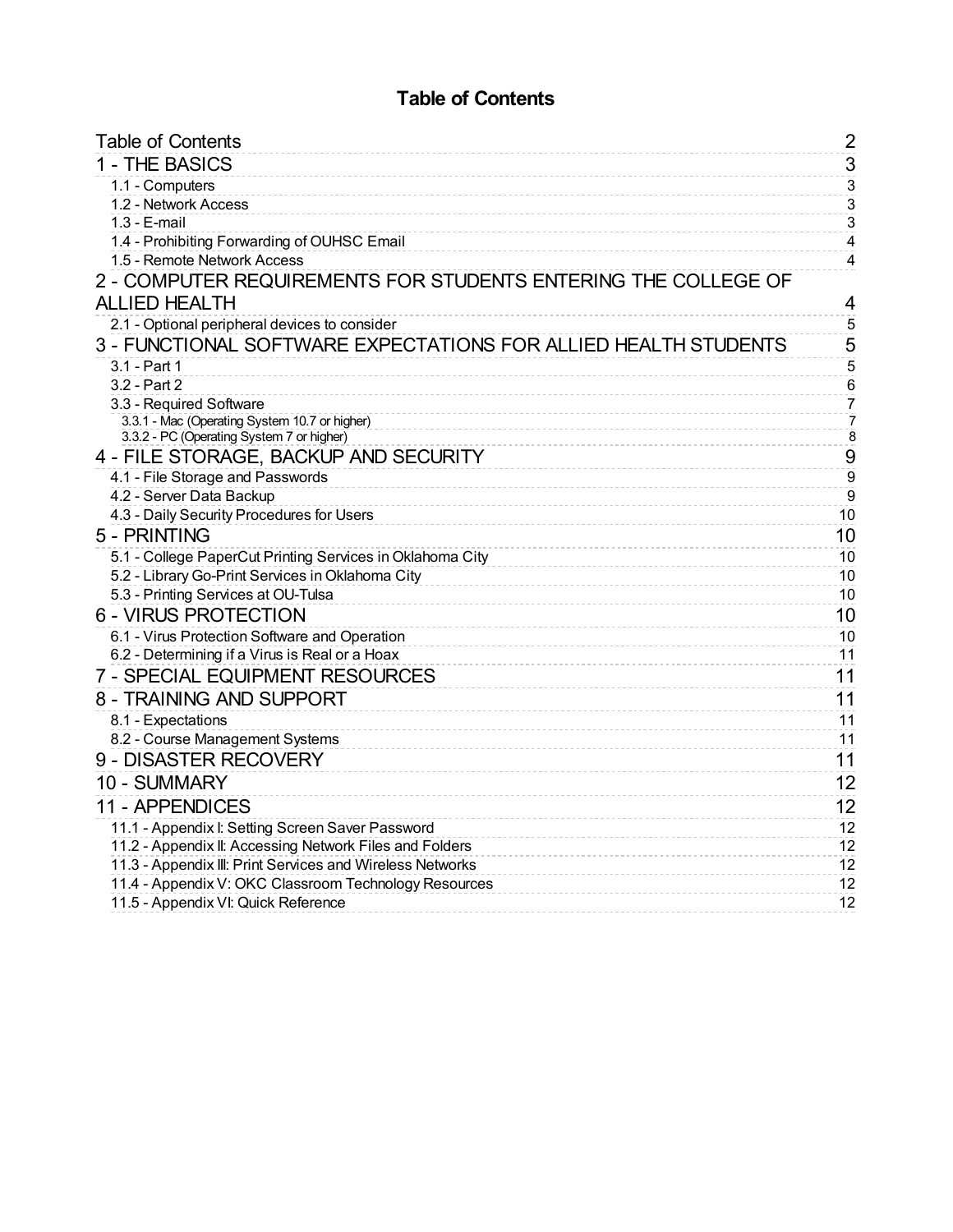## <span id="page-2-0"></span>**1 - THE BASICS**

## <span id="page-2-1"></span>**1.1 - Computers**

All College of Allied Health students admitted for the academic year 2017-2018 shall possess a laptop computer foraccess to a wide variety of educational materials and resources. Educational pricing for computers and software is available through HSC IT Support Services at (405) 271-8664 (Ask for Jeff McCanlies, or Leslie Sausins) or you may inquire at the Student Union computer service desk, (405) 271-2203 or toll-free (888) 435-7486.

## <span id="page-2-2"></span>**1.2 - Network Access**

All COAH students have OUHSC domain accounts and therefore have access to a variety of campus computing resources. Any student who does not have an OUHSC domain account should have one created by [completing](http://it.ouhsc.edu/forms/ITSecurity.pdf) a New User Account Request [form](http://it.ouhsc.edu/forms/ITSecurity.pdf). This form can be printed from the IT service desk web site. Fill out the form and submit it to the Office of Academic and Student Services (OKC AHB 1009; Tulsa 2J12) foraccount sponsor signature and forwarding to Information Technology. A new OUHSC domain useraccount will be created with a pre-expired password and will be forwarded to the account sponsorand/or IT service desk in 24-72 hours. A pre-expired password is one that will expire after being used the first time. The student will be presented with a screen to change their password. Passwords must conform to password complexity rules as outlined in section 5.1.

#### **What HSC applications require two-factor authentication?**

- Employee self-service access from off-campus
- Student self-service access from off-campus
- VPN (connect.ouhsc.edu)
- Direct deposit from either off-campus or on campus

#### **How does two-factor authentication work?**

Once you've enrolled in OUHSC's two-factor authentication system, you will login to protected applications as usual with your HSC User ID and password. If you are off-campus (or on campus for some services), you will be prompted to send a request for authentication to the smartphone or tablet you registered [here](http://duo.ouhsc.edu). Approve the login from the smartphone or tablet, and the webpage on your computer will automatically refresh to the location you are attempting to reach.

#### **What is considered off-campus?**

Off-campus would include your home internet connection, public internet locations, connectivity via the [HSC](http://connect.ouhsc.edu) [connect.ouhsc.edu](http://connect.ouhsc.edu/) VPN [service](http://connect.ouhsc.edu), or even cellular data connectivity regardless of physical location. Only dedicated HSC wired and wireless networks are considered to be on-campus for two-factorauthentication.

## <span id="page-2-3"></span>**1.3 -E-mail**

The University's electronic mail system allows faculty, staff and students to write, send and receive email communications. The email system is owned by the University and maintained to facilitate business communications. **Students should keep in** mind that personal views, opinions, and philosophies expressed in personal email should be identified as such to avoid **the perception they are speaking on behalf of the University.** It is not proper use of general or mass mailings to send messages with content that is political, religious, commercial, chain letters, hoaxes, editorials, poetry, etc…. **for example, just** as it is prohibited for a University employee or student to use University facilities, equipment or letterhead to engage in political activities, it is equally improper and strictly prohibited to use the campus email system for political purposes. **Communication of unauthorized, confidential or copyrighted material is also strictly prohibited without prior approval**. For additional information please review the document entitled "Acceptable Use of Information Systems at The University of Oklahoma Health Sciences Center" located [here](http://it.ouhsc.edu/policies/AcceptableUse.asp).

To avoid a possible security breach and downloading of computer viruses or worms, **the OUHSC Exchange email system is the only supported email platform for the campus network** (use Outlook and/or the HSC webmail [interface](http://www.ouhsc.edu/webmail/) ONLY. The Exchange email system provides necessary antivirus capabilities that may not be present though third party e-mails providers (yahoo, gmail, hotmail, etc). Therefore, do not use third party email providers when you are using a computer on campus **OR from your home computer when connected to the campus network.**

Refrain from using "wallpaper" or decorative images on email messages. This unnecessarily increases the size of the file, appears as an attachment and often reduces the legibility of the overlying text message.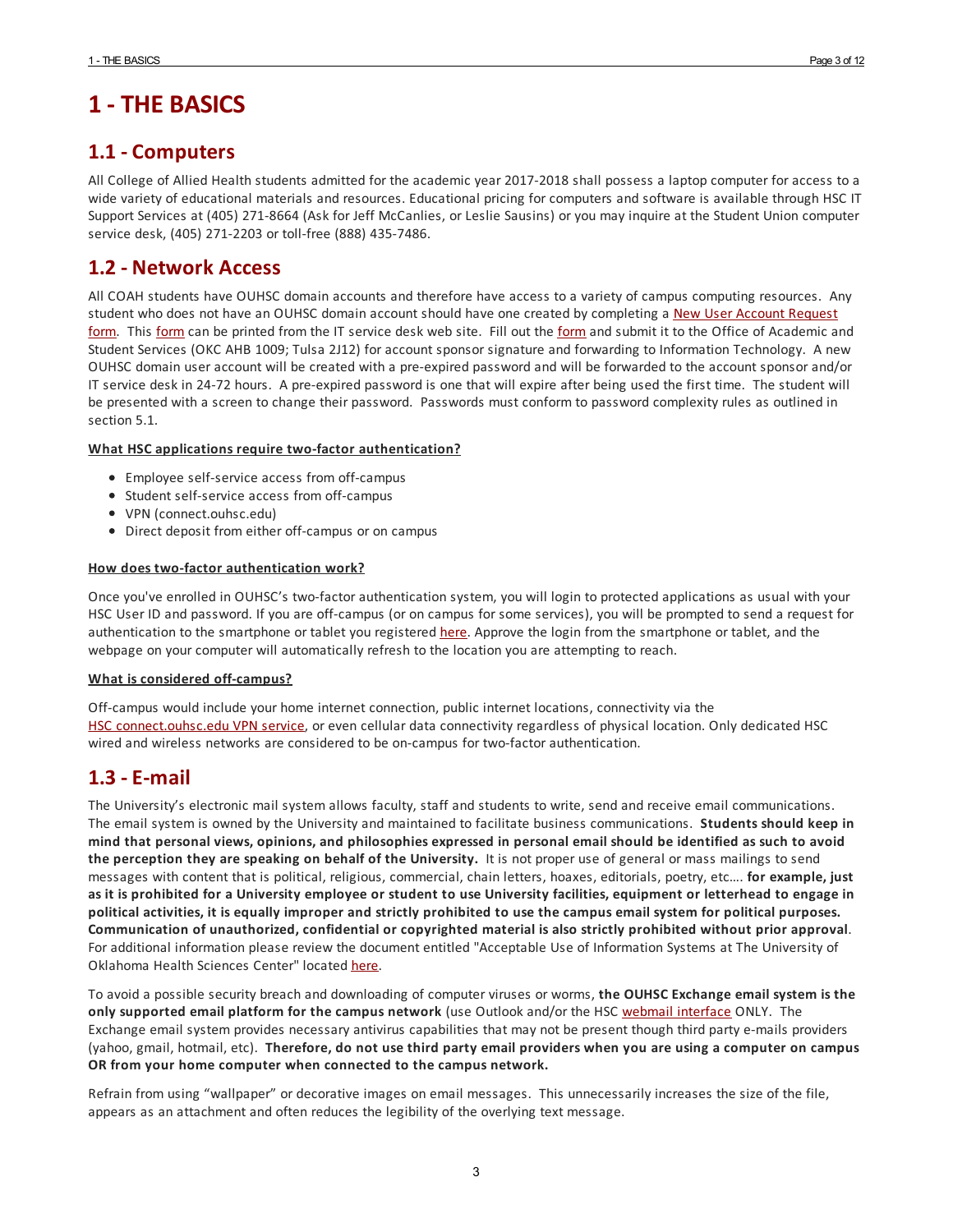## <span id="page-3-0"></span>**1.4 - ProhibitingForwarding of OUHSC Email**

**Auto-forwarding, forwarding, re-directing, or sending, receiving confidential or sensitive OUHSC information from OUHSC** accounts to external, private email accounts is strictly prohibited. In addition, the auto-forwarding function will be **disabled.**

#### **Transmission of Confidential or Sensitive Email**

If confidential or sensitive OUHSC information, including but not limited to PHI, must be transmitted to a non-University email account or over an external network (e.g., the Internet), the message must be encrypted. Encryption options include typing [secure] in the email subject line, using the Proofpoint Secure Email plug-in for Outlook, and sending via a patient portal. (For sending PHI via email, refer to HIPAA Privacy Safeguards policy.)

Secure File Transfer allows HSC users to securely send or receive files that exceed the 50 MB attachment size limitations of the campus email system. Secure File Transferalso helps safeguard the confidentiality and integrity of sensitive data in compliance with HIPAA and other regulatory requirements. The integrated encryption protects sensitive data from unauthorized access during electronic transmission. Secure File Transfer can be accessed [here](http://it.ouhsc.edu/services/SecureFileTransfer.asp).

Users may send confidential or sensitive University information via encrypted email only from their ouhsc.edu account and only to authorized recipients. For example, PHI may be sent only for treatment, payment, or operations purposes and to third parties with whom the University has a Business Associate agreement in place (contact Purchasing or the Office of Research Administration to confirm).

Individuals must not send, forward, auto-forward, re-direct, or receive confidential or sensitive OUHSC information through non-OUHSC email accounts. Examples of non-OUHSC email accounts include, but are not limited to, Gmail, Cox mail, Hotmail, Yahoo mail, AOL mail, and email provided by other Internet Service Providers (ISP).

Emails that contain confidential or sensitive OUHSC information, such as PHI or regulated data, must include a confidentiality notice at the end of the correspondence, such as: *Confidentiality Notice: The information contained in this message, including* any attachments, is for the sole use of the intended recipient(s) and may contain confidential and privileged information. Any unauthorized review, use, disclosure, distribution, or retention is strictly prohibited. If you are not the intended recipient, or believe that you have received this message in error, please notify the sender immediately by reply email and delete the *original message.*

Please be advised that monitoring of your computer system, email accounts, domains and servers may be necessary to detect, prevent and eradicate illegal or otherwise damaging use by internal and external users of the University computer network in order to protect the security and integrity of the University computer system. Such monitoring efforts could lead to the imposition of criminal and civil penalties to those users whose actions are illegal, unlawful, damaging, or threatening to the University computer systems. If you need additional information on OU's security [efforts/policies,](http://security.ou.edu/) please visit the Information Technology website.

#### <span id="page-3-1"></span>**1.5 - Remote Network Access**

Users needing to access OU services, such as file servers (does not apply to HSC Webmail), from off campus are required to enter the University network through the VPN. Each time you want to use secured OU services from off campus, you must connect to your Internet Service Providerand then start and authenticate through the VPN client.

**All PC's connecting to the university network (including home computers attaching through VPN) are required to:**

- Install and use antivirus protection.
- Set all "auto updates" (security patches and antivirus updates) to occur daily while the PC is on and actively connected to the Internet.
- Enable the firewall that comes with the operating system.

## <span id="page-3-2"></span>**2 - COMPUTER REQUIREMENTSFOR STUDENTSENTERING THE COLLEGE OF ALLIED HEALTH**

All College of Allied Health students admitted for the academic year 2017-2018 shall possess a laptop computer foraccess to a wide variety of educational materials and resources.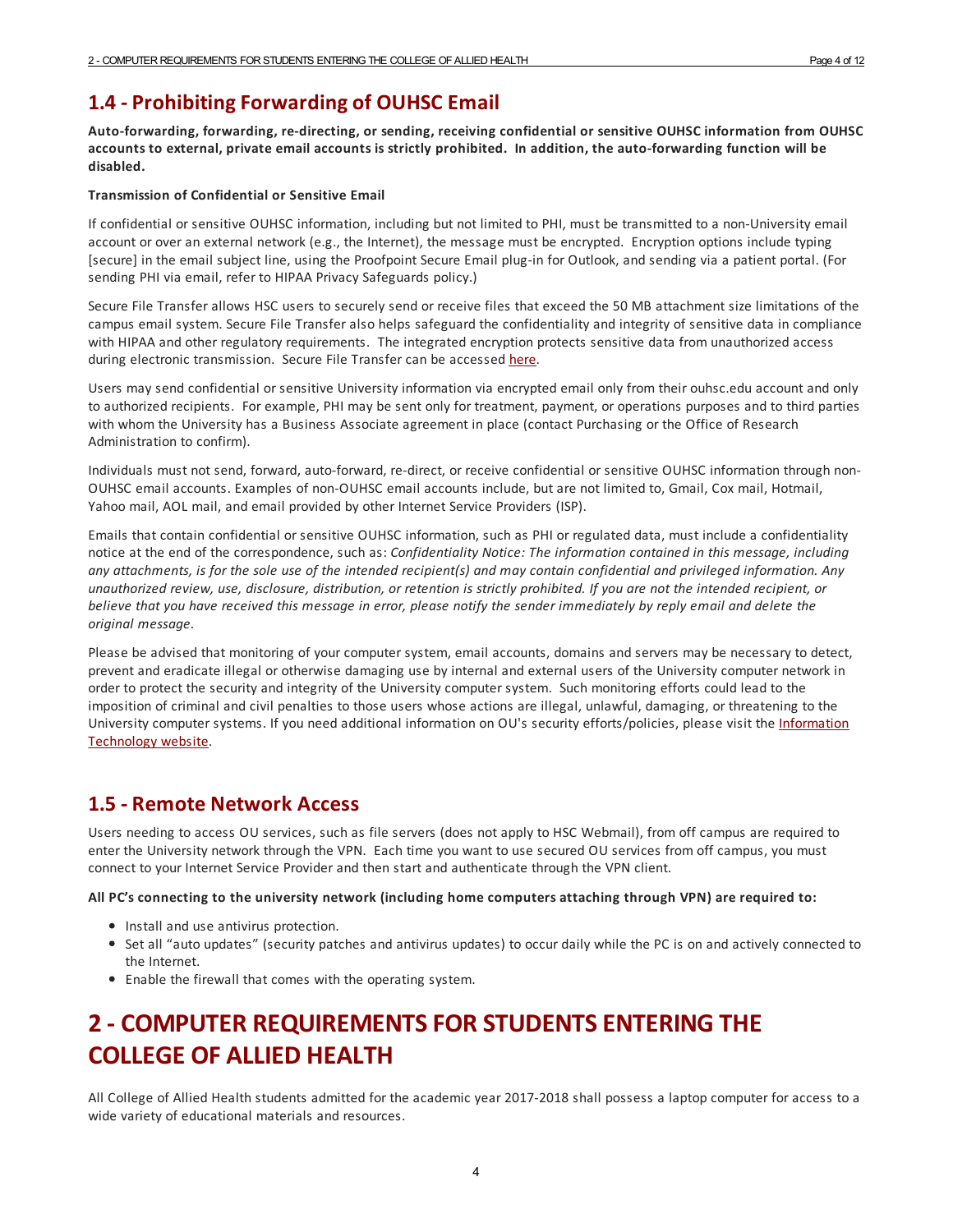#### **Rationale for computer requirements**

The trend in health care is more computer usage in daily practice and the trend in education is to require more computerand technology usage in instruction and in the classroom. The need for proficiency in the use of computers in research is well established. Demands of the clinician, educator and researcher brought about by the explosion in technology and information of the 1990's necessitates computer literacy to increase the personal and professional effectiveness of the College of Allied Health graduates. **Effective starting the fall 2007 semester, the College instituted a laptop computer requirement upon admission.**

Our campus provides a broad distribution of wireless network coverage for campus users and guests compatible with **802.11b/g/n protocols** which work with standard integrated internal or PCMCIA external wireless network cards. Therefore, students **should not use** an internal or external **mobile** broadband card (these devices act like cell phones and require an activation plan) to establish a wireless connection. In fact, broadband wireless cards interfere with microphones in our videoconferencing classrooms. Therefore they must be turned off during class, just like cell phones.

Some students entering the College my already have a laptop computer. There may be an instance where a laptop may be too old to accommodate required software. If a student finds some software runs too slowly or not at all, a new laptop purchase should be considered.

## <span id="page-4-0"></span>**2.1 - Optional peripheral devices to consider**

- Printer/scanner
- Surge protection power strip (UL 1449 rating, 330-400v suppression, Protection LED indicator)
- External Encrypted USB drive (primarily for data backup)
- USB Encrypted Flash drive
- External DVD burner (if the computer does not have one built in)

If you wish to have Internet access at home, check with Cox [Communications](http://cox.com) or [AT&T](http://www.att.com/dsl/) DSL.

Additional instructions, account usernames, and passwords will be distributed prior to Orientation.

## <span id="page-4-1"></span>**3 -FUNCTIONALSOFTWAREEXPECTATIONSFOR ALLIED HEALTH STUDENTS**

Students come to the College of Allied Health with varying degrees of depth and breadth of computing knowledge, abilities, and experience. Given this, we ask that you as a new member of the College familiarize yourself with our functional software expectations and assure that you meet or exceed our minimal standards. Moreover, please recognize that technology in its various forms is a powerful tool that can both enhance and detract from your learning. As such, please consider the professional responsibility you have to your academic success by using technology in thoughtful and positive ways. Just as you will grow as a practitioner in your chosen profession, so should your use of computing technology reflect this maturation process.

Following is a checklist for student self-evaluation. All items in Part I should initially be completed before your first semester and then continue to be maintained. You should complete Part II by the end of your first semester. If you need **help learning to perform any of these tasks, we suggest you use resources in the following sequence:**

- 1. Use program specific "Help".
- 2. Search the Internet for assistance. We suggest using "function name + tutorial" in the search box.
- 3. Contact ouhsc.edu IT Service Desk at 405.271.2203 (OKC), 918.660.3550 (Tulsa) or 888.435.7486 (toll-free) Monday-Friday 8am-5pm.

#### <span id="page-4-2"></span>**3.1 - Part 1**

- Verify installation & version number of all required software
- Verify proper configuration of wireless connectivity on-campus to HSCSTUDENT.
- Schedule & verify auto-updates of all required software. **Schedule for daily updates.**
- Activate "update now" feature in antivirus software
- Open & use all required software
- Save, rename & delete files
- Reinstall "Lockdown Browser" software prior to each semester & additionally as directed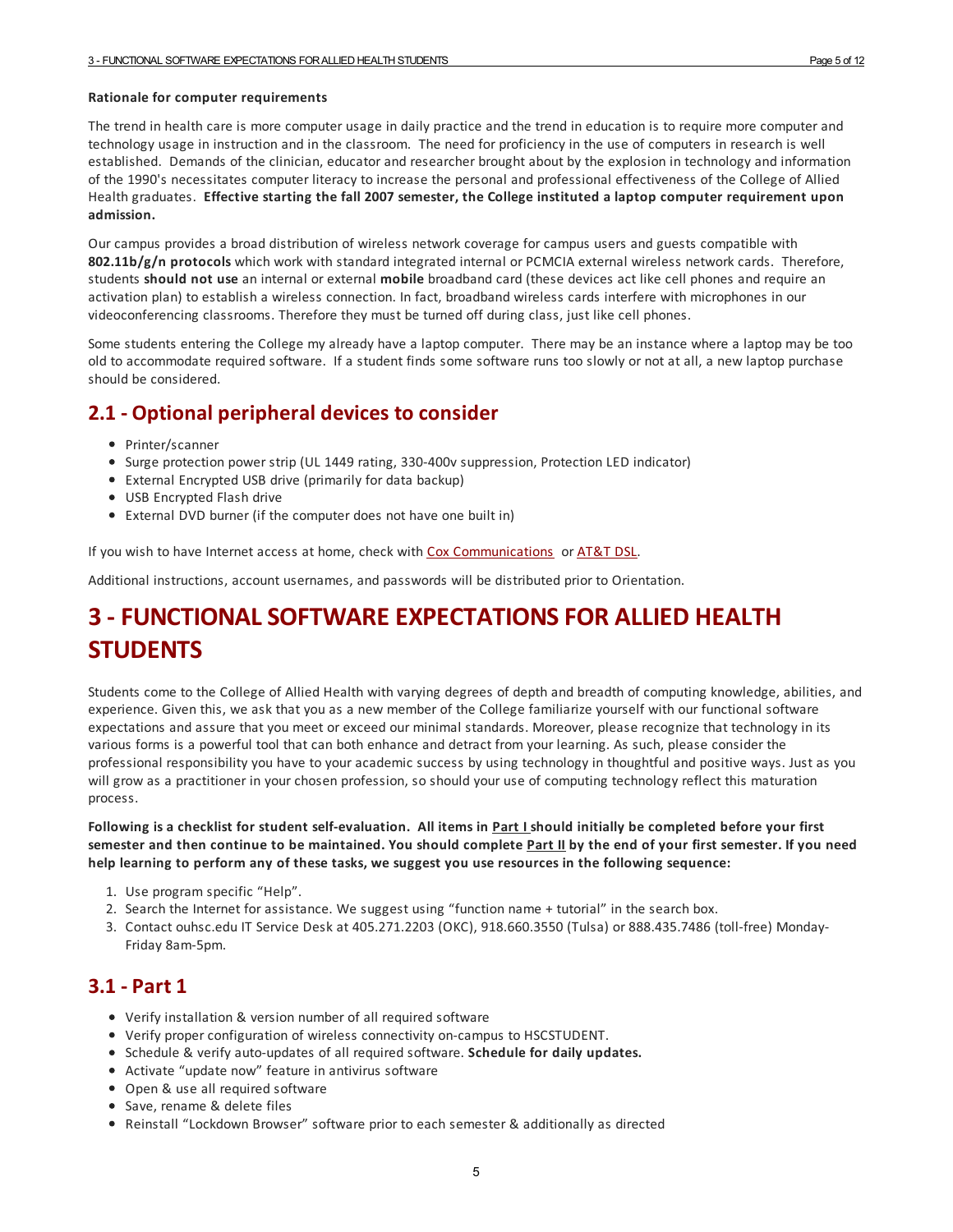- Verify proper operation of "Lockdown Browser" software prior to each online exam or quiz
- Access & use ouhsc.edu webmail, including the following:
	- Open, read, close & delete email messages
	- Open, read & save incoming email attachments
	- Attach & send outgoing email attachments
	- Create & reply to an appointment or meeting request
	- Create a new contact & a distribution list
	- Add an appropriate and professional e-mail signature
	- Create, activate & deactivate an auto-reply in the "out-of-office" assistant option
- When using MS Word & MS PowerPoint
	- Insert symbols, images, graphics, shapes, arrows, text boxes, charts & video clips
	- Arrange, rotate, crop, resize & change attributes on text boxes, shapes & graphics
	- Insert pages or slides from a different file of the same type
	- Insert & remove website URLs
	- Verify / test inserted URLs and video clips
	- Demonstrate the ability to use the following commands & features
		- Copy, cut & paste text, using menu & keyboard shortcuts
		- Modify font theme, size, color, superscript & subscript
		- Modify page setup, margins, indents, tabs & bullets
		- Add, modify & delete page numbers, headers & footers
		- Use select all, find, replace, undo & redo
		- Turn ruler & gridlines on/off
		- Create, format, modify & delete tables
		- Use spell checker, grammar checker & thesaurus
		- Change document views, zoom in & out on document
		- Track, accept & decline changes (Track changes to document in MS Word)
		- Use navigation pane in MS Word, including copy, paste & move pages
		- In MS PowerPoint
			- Change slide design, background color & hide background graphics
			- Setup and activate Slide Show in MS PowerPoint
			- Use slide sorter in MS PowerPoint, including copy, paste & move slides
- When using browser
	- Successfully use basic internet search tools (Google, Bing, etc)
	- Clear history, cache and/or cookies

– Differentiate between search engines, opinion websites, patient education websites & primary

research-based websites and their content

– Recognize features that contribute to website content credibility

- Accurately cut & paste website URLs
- Other
	- Zip, open & unzip files
	- Connect your computer, tablet or Smartphone to a wireless network
	- Access and use [Proofpoint](http://it.ouhsc.edu/services/SecureFileTransfer.asp) Secure File Transfer website for transferring large or multiple files

#### <span id="page-5-0"></span>**3.2 - Part 2**

You will be expected to develop the following competencies early in your program of study. Becoming familiar with these tools and resources prior to beginning your program or during your first semester will be beneficial and improve **your efficiency when using these tools to complete course assignments:**

Successfully access and use Library search tools and e-resources

– Access from both on-campus and off-campus computers (use "Proxy server page" when off-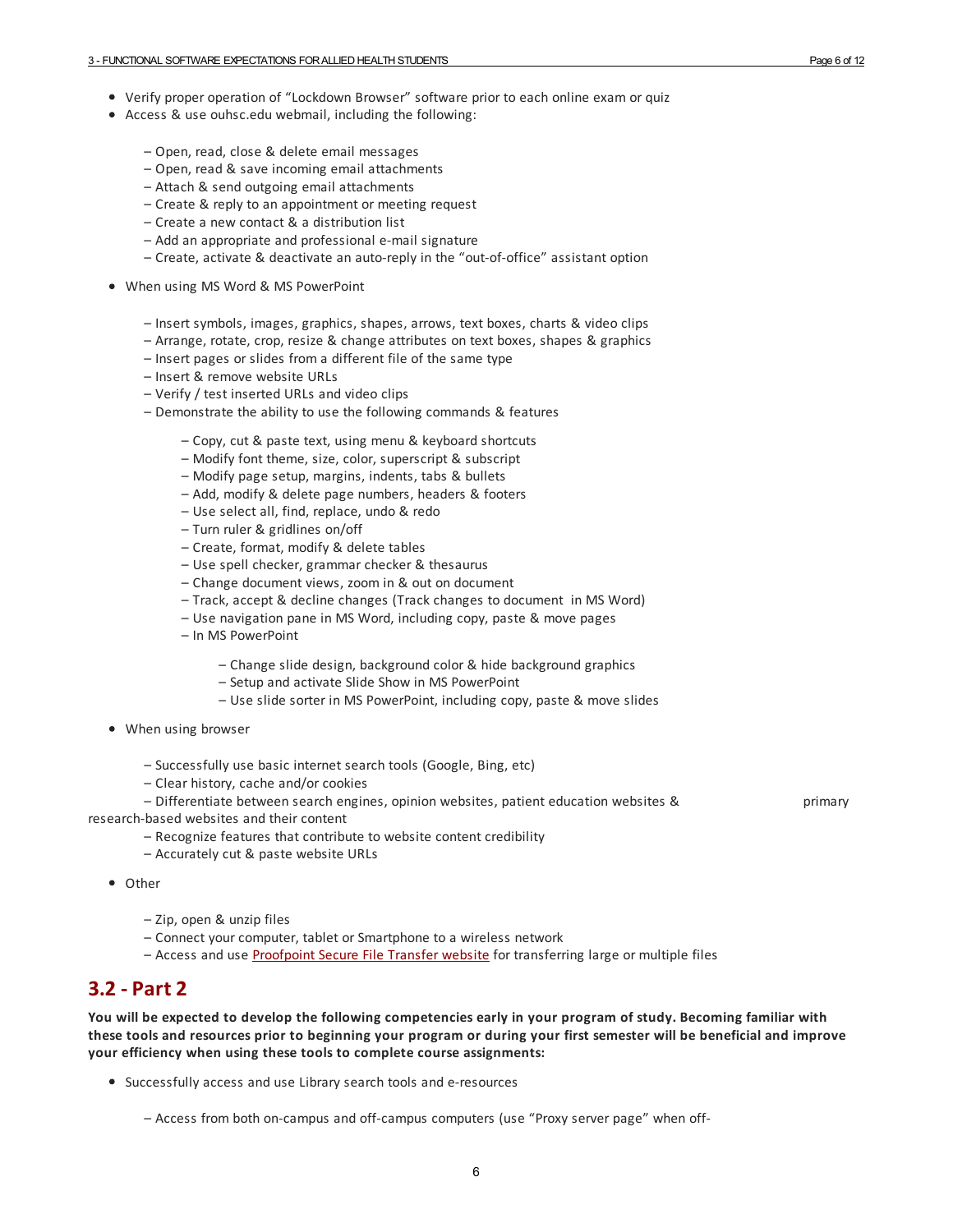#### campus)

– Identify, search, refine searches & retrieve citation references from OVID, EBSCO & public databases, including using Boolean logic (operators) in your search strategies

- CINAHL
- $-$  FRIC
- MEDLINE
- PUBMED
- Google Scholar

– Retrieve electronic versions or photocopies of full-text reference articles from

- E-resources
- Print references (shelved in libraries)
- Document Delivery
	- Interlibrary loan
	- Create an ILLiad account so when you need it, you are ready "to go"
- Identify & access evidence-based practice e-resources
	- EBM Review: Cochrane Database of Systematic Reviews
	- Dynamed
	- UpToDate
	- Natural Standard

– Identify & access online textbook & reference collections

- AccessMedicine
- Books@OVID
- STAT!Ref
- Merck Manual
- Manage full-text references and citations
	- Select a tool available for free through the library
		- Ref Works, a web-based account, very user friendly
		- EndNote, more robust & appropriate for theses or dissertation tracks
		- Reference Manager, more robust & appropriate for theses or dissertation tracks

#### <span id="page-6-0"></span>**3.3 - Required Software**

Students entering the College will need certain software installed and functioning on their computers in order to satisfy requirements of their respective programs.

Some educational programs required additional specific software programs such as SAS (a statistical analysis program). SAS does not run on a Mac computer, but can be loaded if virtual-PC software is installed on a Mac. Regardless of your computer hardware, each student needs to realize that they may need to purchase and install additional software during their educational program. The IT Service Desk is available to assist with software installation and configuration, but is not staffed to provide "instant" service. Wireless network configuration, software installation or other services may require you to leave your computer for a minimum of 2 business days.

#### <span id="page-6-1"></span>**3.3.1 - Mac (OperatingSystem 10.7 or higher)**

#### **Desire2Learn course [management](https://learn.ouhsc.edu) software**

- **Test your [Browser](https://learn.ouhsc.edu/d2l/systemCheck)**. This test will check all required components and optional components for your computer. Visit this link fora direct testing of your browser
- Recommended browser for D2L: [Firefox](http://www.mozilla.org/en-US/firefox/new/) 37 or higher
- Recommended browser for D2L: [Safari](http://www.apple.com/safari/) for Mac

#### **Apple Computer supplies their own version of Java**.

Use the Software Update feature (available on the Apple menu) to check that you have the most up-to-date version of Java for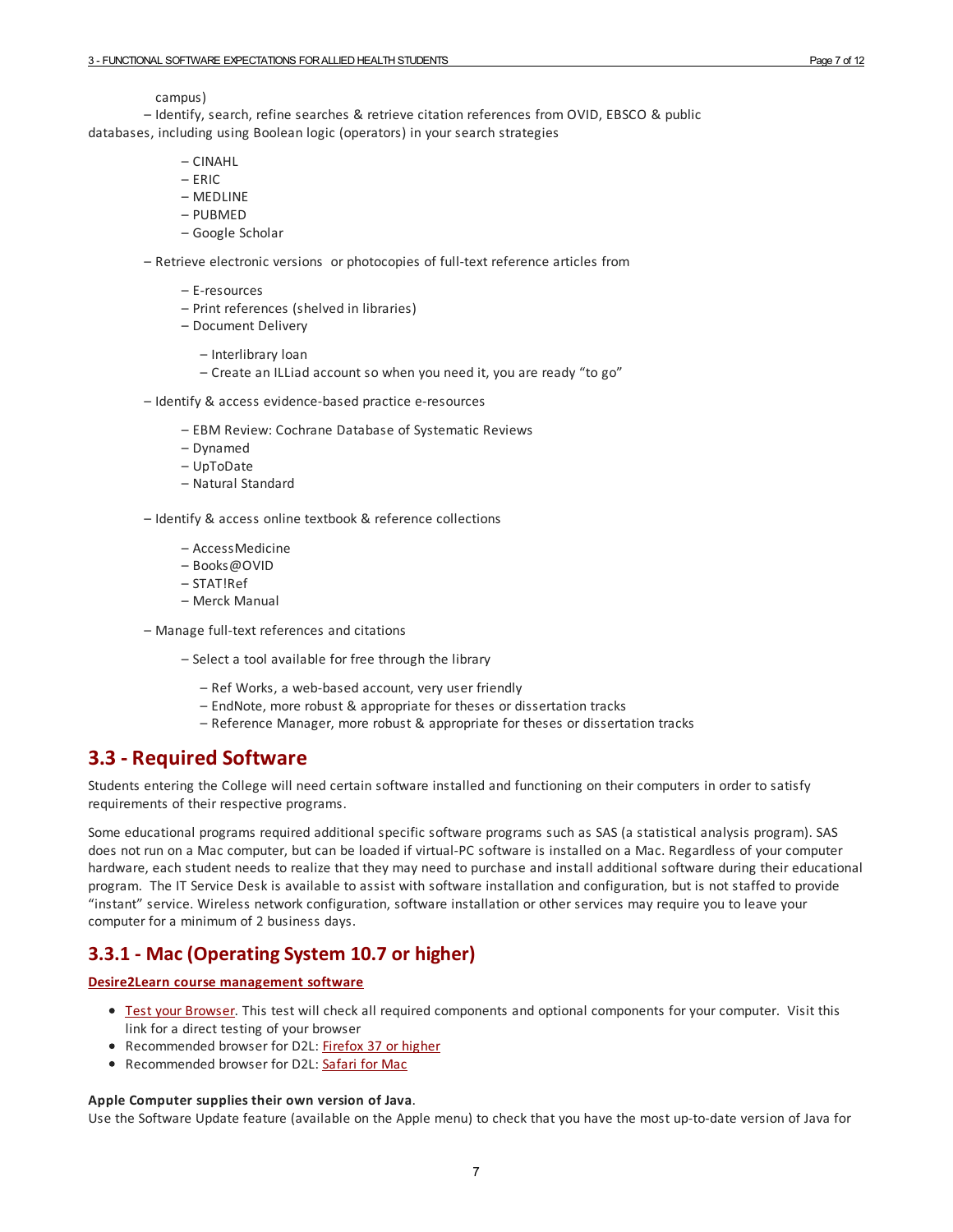your Mac. (If you have OS 10.9, you will have to [download](http://java.com/en/) Java updates.)

#### **VLC [Media](http://download.cnet.com/VLC-Media-Player/3000-2139_4-10210434.html) Player**

**Wondershare and MPlayerX** Available in the App store

**Adobe PDF [Reader](http://get.adobe.com/reader/)**

Download the latest version

#### **Apple Computer supplies their own software updates**

Use the Software Update feature (available on the Apple menu) to check that you have the most up-to-date version of software.

#### **Anti-Virus software**

If you are not currently running anti-virus software you can [download](http://it.ouhsc.edu/services/desktopmgmnt/antivirussoftware.asp) a free copy. If you currently have an anti-virus software package you will need to uninstall it in order to use this free version.

#### **[LockDown](http://www.respondus.com/lockdown/information.pl?ID=933136577) Browser for online exams**

**This must be checked prior to exams and reinstalled if necessary.**

#### **Installing the software**

- Under the Terms & Conditions select "Install Now"
- The browser will begin the download
- Download should automatically start. If it doesn't select the "click the link" to download manually.
- Open the dialog box to run software
- Select Run from the dialog box
- Select install software
- Accept License agreement
- **•** Software is now downloaded
- Select Finish from Respondus window
- Close browser window
- You should now see the lockdown browser icon on your desktop
- Open D2L and test youraccess to D2L courses. Take an example test again if one is available to you. You will see "launch Lockdown Browser" at the bottom of the exam.
- Trouble Shooting Suggestion: If Respondus LockDown Browser is not working properly with your D2L, completely uninstall the software, restart your computer, and try installing it again.

If you need more assistance, please contact the ISS Dept. (Office room number AHB 2053)

Note: Please check Lockdown Browser before each exam to make sure software is working correctly.

If you need more assistance, please contact the ISS Dept. (Office room number AHB 2053). Note: Please check Lockdown Browser before each exam to make sure software is working correctly.

#### **Office 2011 or [Office](https://it.ouhsc.edu/mssoftware/) 2016**

You can obtain a free version at the above link. For assistance visit the IT Service Desk located in Rm 105 of the Student Union. 405.271.2203 (OKC), 918.660.3550 (Tulsa) or 888.435.7486 (toll-free) Monday-Friday 8am-5pm.

#### <span id="page-7-0"></span>**3.3.2 - PC (OperatingSystem 7 or higher)**

#### **Desire2Learn course [management](https://learn.ouhsc.edu) software**

- **Test your [Browser](https://learn.ouhsc.edu/d2l/systemCheck)**. This test will check all required components and optional components for your computer. Visit this link fora direct testing of your browser
- Recommended browser for D2L: [Firefox](http://www.mozilla.org/en-US/firefox/new/) 37 or higher

**[Java](http://www.java.com/en/download/index.jsp)** Download the lates version

#### **VLC [Media](http://www.java.com/en/download/index.jsp) Player**

**Adobe PDF [Reader](http://get.adobe.com/reader/)** Download the latest version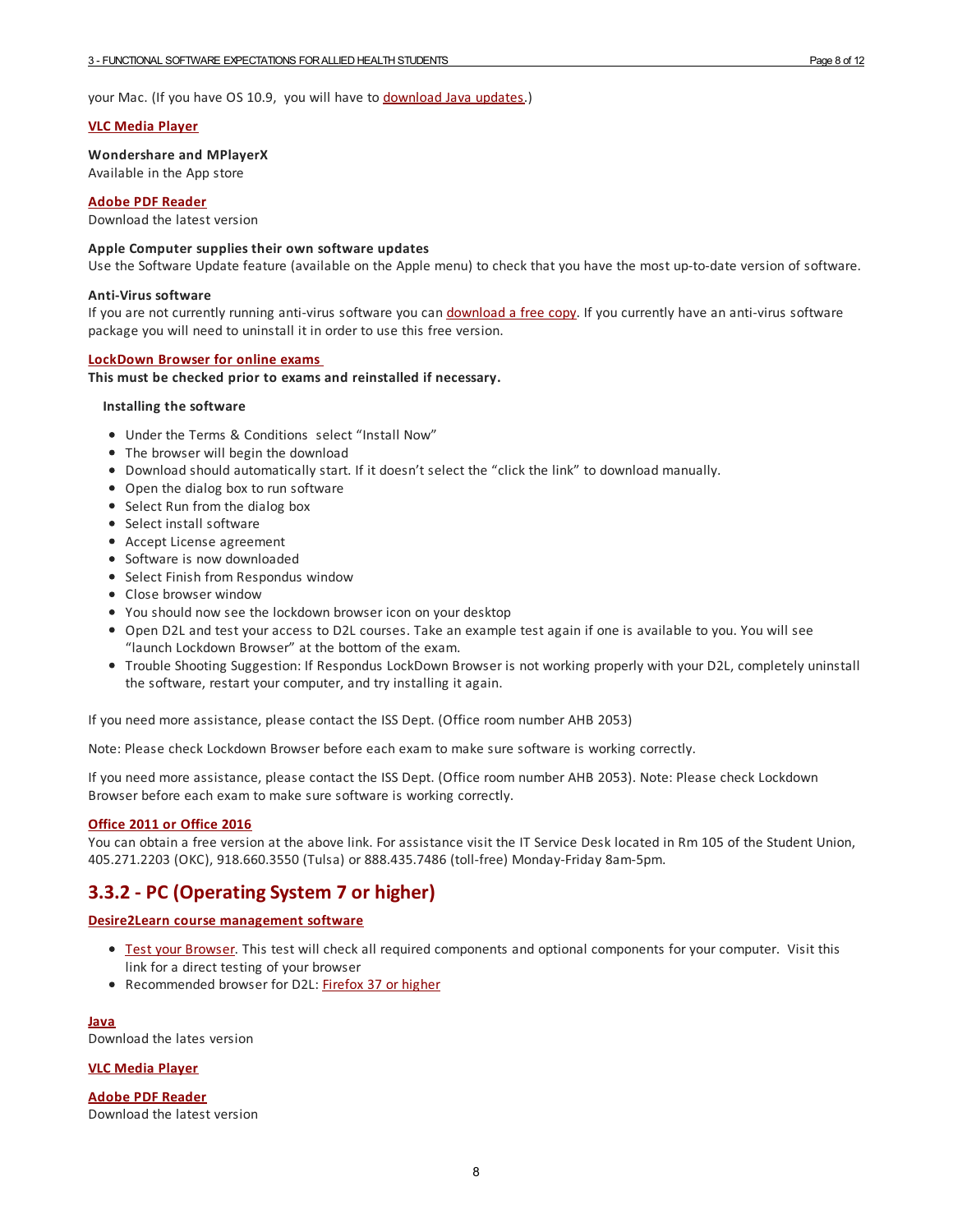#### **Make sure you have installed all [windows](http://update.microsoft.com/microsoftupdate/v6/default.aspx?ln=en-us) updates.**

This will ensure that your computer is running the necessary components needed forall required programs.

#### **Anti-Virus software**

If you are not currently running anti-virus software you can [download](http://it.ouhsc.edu/services/desktopmgmnt/antivirussoftware.asp) a free copy. If you currently have an anti-virus software package you will need to uninstall it in order to use this free version.

#### **[LockDown](http://www.respondus.com/lockdown/information.pl?ID=933136577) Browser for online exams**

**This must be checked prior to exams and reinstalled if necessary.**

#### **Installing the software**

- Under the Terms & Conditions select "Install Now"
- The browser will begin the download
- Download should automatically start. If it doesn't select the "click the link" to download manually.
- Open the dialog box to run software
- Select Run from the dialog box
- Select install software
- Accept License agreement
- Software is now downloaded
- Select Finish from Respondus window
- Close browser window
- You should now see the lockdown browser icon on your desktop
- Open D2L and test youraccess to D2L courses. Take an example test again if one is available to you. You will see "launch Lockdown Browser" at the bottom of the exam.
- Trouble Shooting Suggestion: If Respondus LockDown Browser is not working properly with your D2L, completely uninstall the software, restart your computer, and try installing it again.

If you need more assistance, please contact the ISS Dept. (Office room number AHB 2053)

Note: Please check Lockdown Browser before each exam to make sure software is working correctly.

If you need more assistance, please contact the ISS Dept. (Office room number AHB 2053). Note: Please check Lockdown Browser before each exam to make sure software is working correctly.

#### **Office 2011 or [Office](https://it.ouhsc.edu/mssoftware/) 2016**

You can obtain a free version at the above link. Forassistance visit the IT Service Desk located in Rm 105 of the Student Union, 405.271.2203 (OKC), 918.660.3550 (Tulsa) or 888.435.7486 (toll-free) Monday-Friday 8am-5pm.

## <span id="page-8-0"></span>**4 -FILESTORAGE, BACKUP AND SECURITY**

#### <span id="page-8-1"></span>**4.1 -File Storage and Passwords**

All student users authenticate to the OUHSC domain foraccess to network resources (i.e. printers, file servers). Proper user names and passwords are required for this access. OUHSC domain passwords expire every 90 days and require the user to change their password at that time. The user will automatically be notified at least 14 days prior to password expiration. You may also change your password more frequently. **Passwords must be at least 8 characters in length and must contain a combination of uppercase and lowercase letters, numbers, and special characters** such as [/!@#\\$%^&\\*\(+\)-~`{}\[;':"\]?><.](http://www.ouhsc.edu/password/) Click here for more information about changing your password. **Do not share passwords with anyone. If you think someone knows your password, change your password immediately.**

Files created by users should be stored on portable encrypted storage medium (disk, CD, USB drive, etc.) or by using OU Sync & Share service. See [Appendix](https://ahstudentcomputinghandbook.ouhsc.edu/hbSections.aspx?ID=2484) IV for information on signing up and using OU Sync & Share. Files are not to be stored on the local hard drive of College or campus computers. The only exception is temporary storage of PowerPoint or image files for use during a classroom presentation. **Do not store PHI from patients on portable storage media or on your personal computer.**

More information about accessing network files and folders is provided in [Appendix](https://ahstudentcomputinghandbook.ouhsc.edu/hbSections.aspx?ID=2482) II.

#### <span id="page-8-2"></span>**4.2 -Server Data Backup**

All mission critical servers are designed with powerand hard drive redundancy to prevent serious failures. The servers are backed up every workday.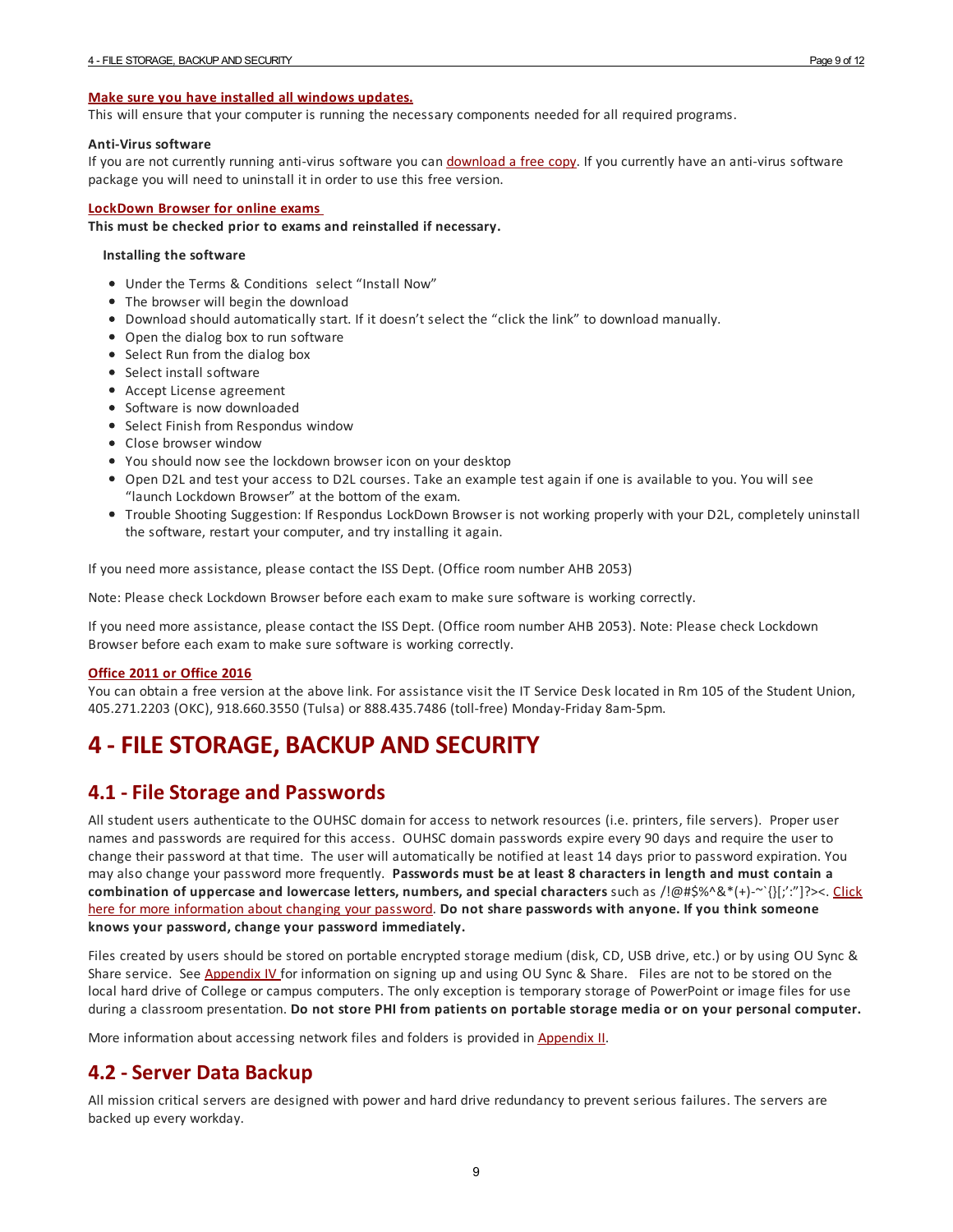## <span id="page-9-0"></span>**4.3 - DailySecurity Procedures for Users**

In addition to following the procedures for complex passwords and other security measures discussed in this manual, users should adhere to the following on a daily basis.

#### All notebook computers should be set to use password-enabled screen savers (only system or other approved screen saver). This feature will reduce the risk of file tampering and file theft when the student is away from their computer.

Computer printed material that is of a sensitive or confidential nature should be removed from printers immediately after printing and should be stored in a lockable, secure area such as a locked desk drawer ora locked file cabinet. If the printed material becomes outdated or otherwise obsolete, it should be destroyed in a manner sufficient to render it illegible. Contact your department to determine if shredders are available for student use.

## <span id="page-9-1"></span>**5 - PRINTING**

Students may choose to use any available printing services. To save on printing costs, here are some suggestions for more efficient or alternative printing solutions:

- 2-up printing Two pages side by side on 8.5" x 11" page
- 4-up printing Four pages on 8.5" x 11" page
- Canceling print jobs at PaperCut release station, Go-Print kiosk or at desktop
- Print only what you need
- Printing at home

## <span id="page-9-2"></span>**5.1 - College PaperCut PrintingServices in Oklahoma City**

The "PaperCut" system (similar to the system in use in the Student Union) is the printing solution in AHB 2040. This pay-toprint system offers only monochrome (black and white) printing. Specific printing instructions are provided at the PaperCut release station (AHB 2040). **Students will be required to pay for print jobs at \$.05 per page.** Printing is available via the web. This web interface also allows foradding funds to your PaperCut account. To print via the web, follow these steps:

- 1. Connect to the HSCSTUDENT Wi-Fi network.
- 2. Browse to this [website](http://papercut.ouhsc.edu:9191)
- 3. Login with your OUHSC credentials.
- 4. Select Web Print from the left hand menu.
- 5. Select "AHB2040-Dell5210n\_papercut " printer.
- 6. Click next to choose how many copies. Then click Next.
- 7. Select your document and click Upload & Complete!
- 8. Go to the Papercut release station in room 2040 to login and release your documents to print.

## <span id="page-9-3"></span>**5.2 -Library Go-PrintServices in Oklahoma City**

The Library Go-Print service is not the same as the PaperCut printing service. Go to Library, 3<sup>rd</sup> floor reference desk to activate oradd value to a "Library Go-Print card". This system is different to accommodate use of printers and copiers by non-OUHSC Library clients.

#### <span id="page-9-4"></span>**5.3 - PrintingServices at OU-Tulsa**

Printers in the OU-Tulsa Student Computing Lab, room 1C65, are available for use by students.

## <span id="page-9-5"></span>**6 - VIRUS PROTECTION**

## <span id="page-9-6"></span>**6.1 - Virus Protection Software and Operation**

**All workstations must have approved virus protection software installed and running at all times.** The virus protection software checks the hard drive boot sectorand system critical files at boot-up. This software checks removable media (diskettes, CD's, flash drives) upon their insertion and opening of files. The software also automatically checks files as they are downloaded from the Internet.

**Virus definition files should be automatically updated daily and each hard drive should automatically be scanned weekly.** This is accomplished using the "scheduler" feature of the virus protection software (set by user).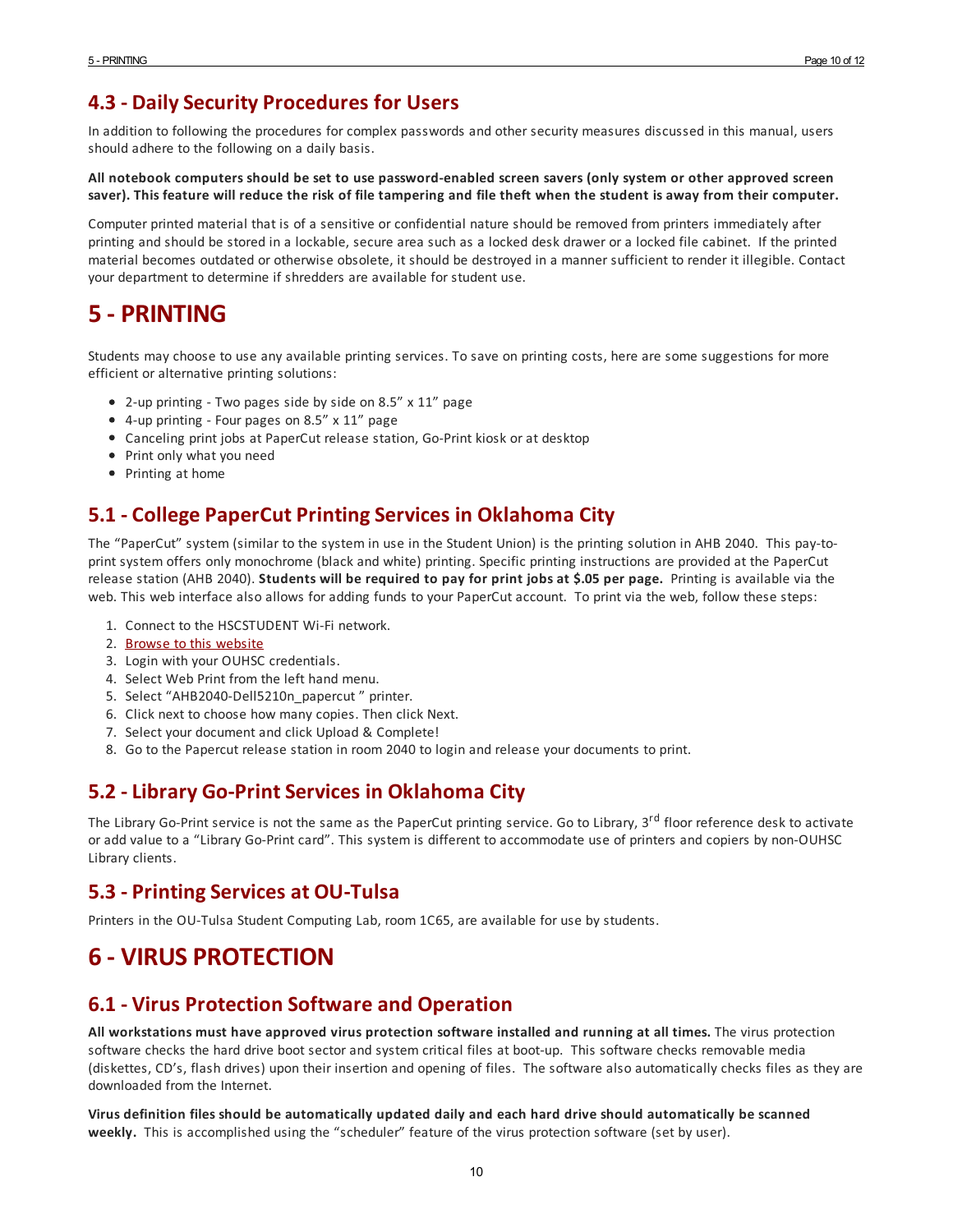The CIS staff or IT Service Desk should be contacted [immediately](https://ahstudentcomputinghandbook.ouhsc.edu/hbSections.aspx?ID=2485) when any of the following occur (as listed in Appendix V)**:**

- If a virus is detected by the computer,
- If a user suspects their computer is infected with a virus,
- If the computer is demonstrating odd, erratic or strange behavior, or
- Whenevera user receives a virus alert via email from non-OUHSC entity.

The CIS staff also recommends the use of [Malwarebytes](http://www.malwarebytes.org/)) product in the free or full-feature version (cost  $\sim$  \$49.99), as **additional protection for your computer.**

### <span id="page-10-0"></span>**6.2 - Determiningif a Virus is Real or a Hoax**

Many email virus alerts are actually hoaxes. Responding to or forwarding these email messages wastes time and resources. **If** the DCIS is not available, the user should check the Threat Explorer at [Symantec's](http://www.symantec.com/security_response/index.jsp) web site to determine if the alert **refers to an actual virus or a virus hoax.** All credible virus alerts should be forwarded to the DCIS: [Gaylon](mailto:gaylon-bright@ouhsc.edu) Bright and Campus Network Security: [Randy](mailto:randy-moore@ouhsc.edu) Moore immediately. Hoax alerts should not be forwarded, but instead deleted from your email inbox.

## <span id="page-10-1"></span>**7 -SPECIALEQUIPMENT RESOURCES**

Specialized audio-visual and computer equipment in AHB and OU-Tulsa classrooms are shared among the Programs and Colleges. Computer equipment, DVD/VCR's, TV monitors, desktop presenters, and video-data projectors are available in AHB & OU-Tulsa classrooms. Full-motion videoconferencing equipment is integrated with the audio-visual systems in several classrooms on both campuses.

## <span id="page-10-2"></span>**8 - TRAINING AND SUPPORT**

## <span id="page-10-3"></span>**8.1 -Expectations**

Students are expected to learn to use software applicable to their program of study. The College provides some user-education seminars and computer-related periodicals. User education seminars are available on campus each semester, some are free and others are fee-based. Some departments also have user manuals available fora variety of software. Students are expected to utilize on-line help resources provided with applications whenever possible. All College computers have Internet access to accommodate searches for specific problem resolution. If a student suspects a malfunction or misconfiguration in any software, they should immediately contact the system administrator [Gaylon](mailto:gaylon-bright@ouhsc.edu ) Bright at 405.271.2288 or 405.271.8001 ext. 43410. The University maintains an IT Service Desk available to all users to answer many questions relating to the specific operation of most major office software. The IT Service Desk phone number in OKC is 405.271.2203. Toll-free number for the IT Service Desk is 888.435.7486. Please refer to the IT Service Desk webpage for hours of operation.

#### <span id="page-10-4"></span>**8.2 - Course ManagementSystems**

Campus faculty, staff and students, are increasingly using course management systems. Each College has personnel assigned to provide faculty, staff and students with assistance getting started using course [management](https://ahstudentcomputinghandbook.ouhsc.edu/hbSections.aspx?ID=2485) systems (as listed in Appendix V):

- OUHSC [Desire2Learn](https://learn.ouhsc.edu/)
- College of Medicine [Hippocrates](http://hippocrates.ouhsc.edu/)

## <span id="page-10-5"></span>**9 - DISASTER RECOVERY**

Disasters, which can threaten property and data, include but are not limited to fire, flood, vandalism, theft, hardware failure, software failure, electrical surges and power outages. This section defines additional features of the Colleges computer network that minimize the loss of data in the event of such a disaster. No disaster recovery plan can account for every situation that may arise. Common sense plays an important role in this regard. **The most critical part of disaster recovery is not the physical machine but the data created by the user.** Machines and associated hardware can be replaced assuming availability of funds or spare components on-hand. Data that is lost is lost foreverand cannot be replaced unless there is a plan in place to account for recovery of data. This is why it is imperative that students back up their data on external encrypted devices (i.e. flash drive, external hard drive, etc.).